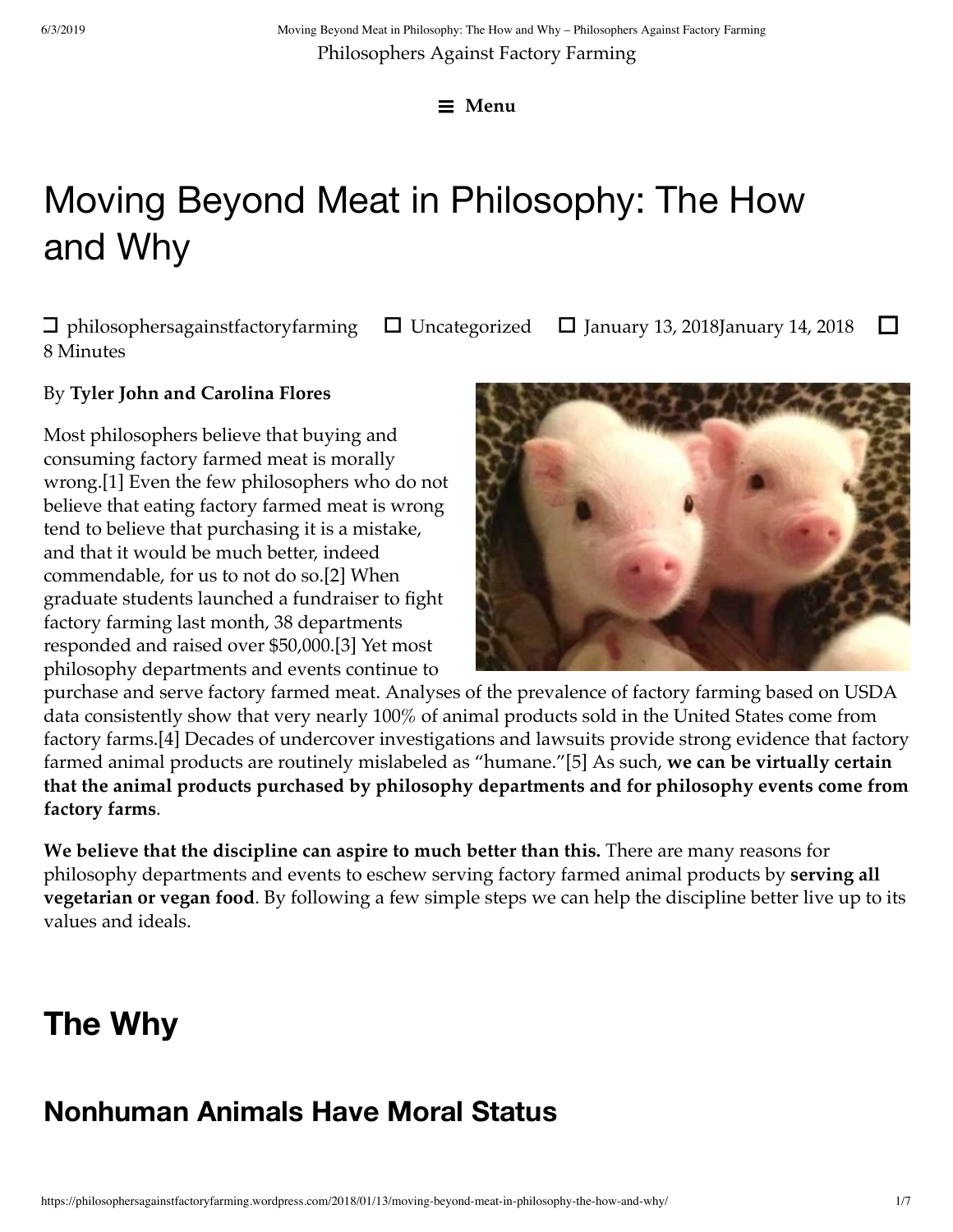#### 6/3/2019 Moving Beyond Meat in Philosophy: The How and Why – Philosophers Against Factory Farming

Philosophers widely accept that nonhuman animals have moral status, i.e., that what we do to them and whether their interests are promoted are of moral concern. Indeed, since Singer's Animal Liberation, many philosophers have come to endorse anti-speciesism about moral status: the idea that species membership is a morally irrelevant distinction, and human and nonhuman animals are moral equals. Industrial animal agriculture is at striking odds with even the weaker of these ideals, confining nonhuman animals in tiny cages for their entire lives and submitting them to standard industry practices like debeaking without anesthesia and forced molting before slaughtering them without compulsion or necessity. If nonhuman animals have moral status, then this practice is seriously morally wrong, and we have powerful moral reasons to refuse participation as individuals, disciplines, and institutions.

### **Animal Agriculture Has Huge Environmental and Human Costs**

#### As Kian told us earlier this month

(https://philosophersagainstfactoryfarming.wordpress.com/2017/12/18/you-can-help-solve-climatechange-while-reducing-animal-suffering/), animal agriculture "accounts for around 18%-25% of total greenhouse emissions," which is approximately **equivalent to "the amount of greenhouse gases released from** all transport emissions combined.**"** Climate change from greenhouse gas emissions is going to drastically reshape our world, and it will hit the world's most vulnerable fastest and hardest, greatly undermining their food security. By foregoing meat and other animal products, philosophy departments can reduce the impact of these harms, supporting the poor and vulnerable.

Another impact of animal agriculture is its contribution to the production of antibiotic-resistant bacteria. 80% of antibiotics sold in the United States are used to increase the size of farmed animals, turning farms into what one Scientific American health journalist has called "disease factories"—sources of deadly microorganisms that are resistant to western medicine.[6] This has already become a large problem for U.S. hospitals and will continue to become a bigger problem as more of these drugs are used, quickly "unraveling our ability to cure bacterial infections."[7]

#### **Epistemic Reasons**

Several recent cognitive dissonance studies show that **people who know that they will be eating meat attribute lower mentality and moral status to nonhuman animals than they otherwise would.**[8] This psychological refuge effect has been the basis for arguments from philosopher Bob Fischer that there are epistemic reasons to avoid eating animal products.[9] If we want to have as accurate beliefs about other animals as possible, especially in a discipline that works in part to understand human and nonhuman minds and moral and political obligations to human and nonhuman animals, then we should avoid serving animal products in professional contexts.

### **Creating a Supportive Community**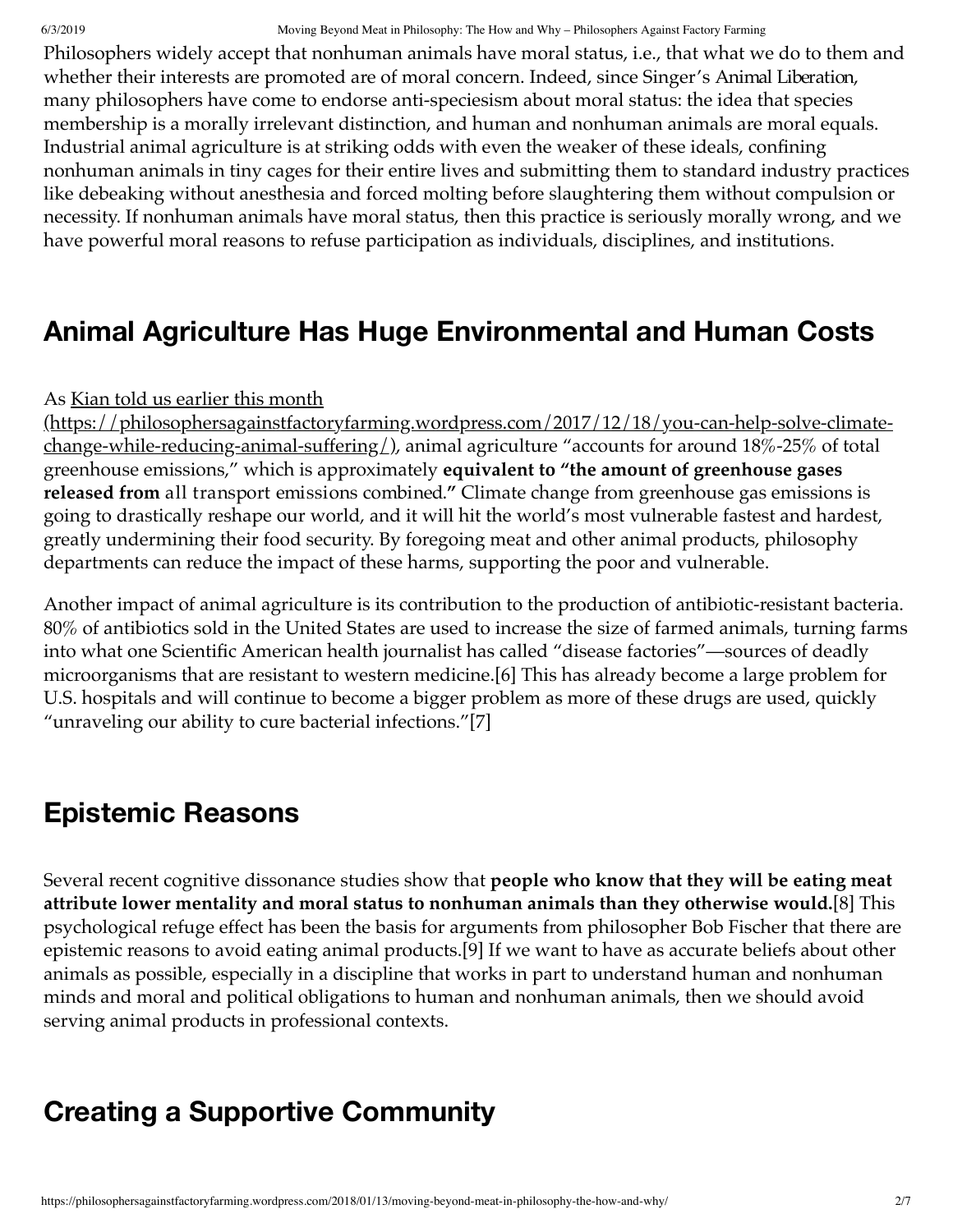Many philosophers are akratic in their consumption of animal products, thinking that they ought not eat animals and sometimes wishing that they didn't do so. But the main reason why so many philosophers eat animals is because it's so often the default choice. Everyone around us is doing it, making eating animals seem less morally serious and compelling us to take part due to our deep desires for kinship and belonging. **Making philosophy departments and events vegan or vegetarian is an excellent way to support each other in becoming the best versions of ourselves** by eliminating such social norms in these contexts and thereby eliminating obstacles and social pressures that hold us back from living out our values.

## **The How**

Fortunately, moving the discipline towards better norms in this area isn't difficult, and all of us can participate. Here are some practical tips.

### **Start Small**

Disciplinary norms take time to shift, even in individual departments, and many departments and conferences may not be open to going vegetarian or vegan overnight. Fortunately, we can make some progress on shifting these norms in small and incremental ways.

At Rutgers, we've worked on normalizing vegetarian and vegan meals and denormalizing animal-based meals by:

- **organizing vegetarian and vegan events** for example, vegan grad student potlucks at our house once or twice a semester. In addition to getting people together and helping strengthen the department community, the food is always delicious, which we hope encourages people to cook and eat more vegan food.
- **volunteering to take over department tasks and reading groups involving catering**, and have used these as opportunities to cater vegetarian and vegan food for the department. This has worked very well, in part because we successfully identified excellent and inexpensive vegan catering options and tried to cater to people's taste preferences as much as possible. The result has been that **department members like our catering** more **than they liked department catering previously**, because we've made more of an effort to provide tasty and nutritious food. As a result, we've had no complaints about these changes and only positive feedback.
- **encouraging other grad students in charge of catering to order vegetarian or vegan meals**

In some cases, it may make sense to start more incrementally still, by ordering only a small amount of animal-based food as a stepping stone to more ethical catering.

Consider identifying vegetarian and veg-friendly restaurants for department meals and get-togethers. Such restaurants also tend to be more inclusive, having more options that are suitable for philosophers who eat vegetarian, vegan, Kosher, or Halal. Here are some suggestions: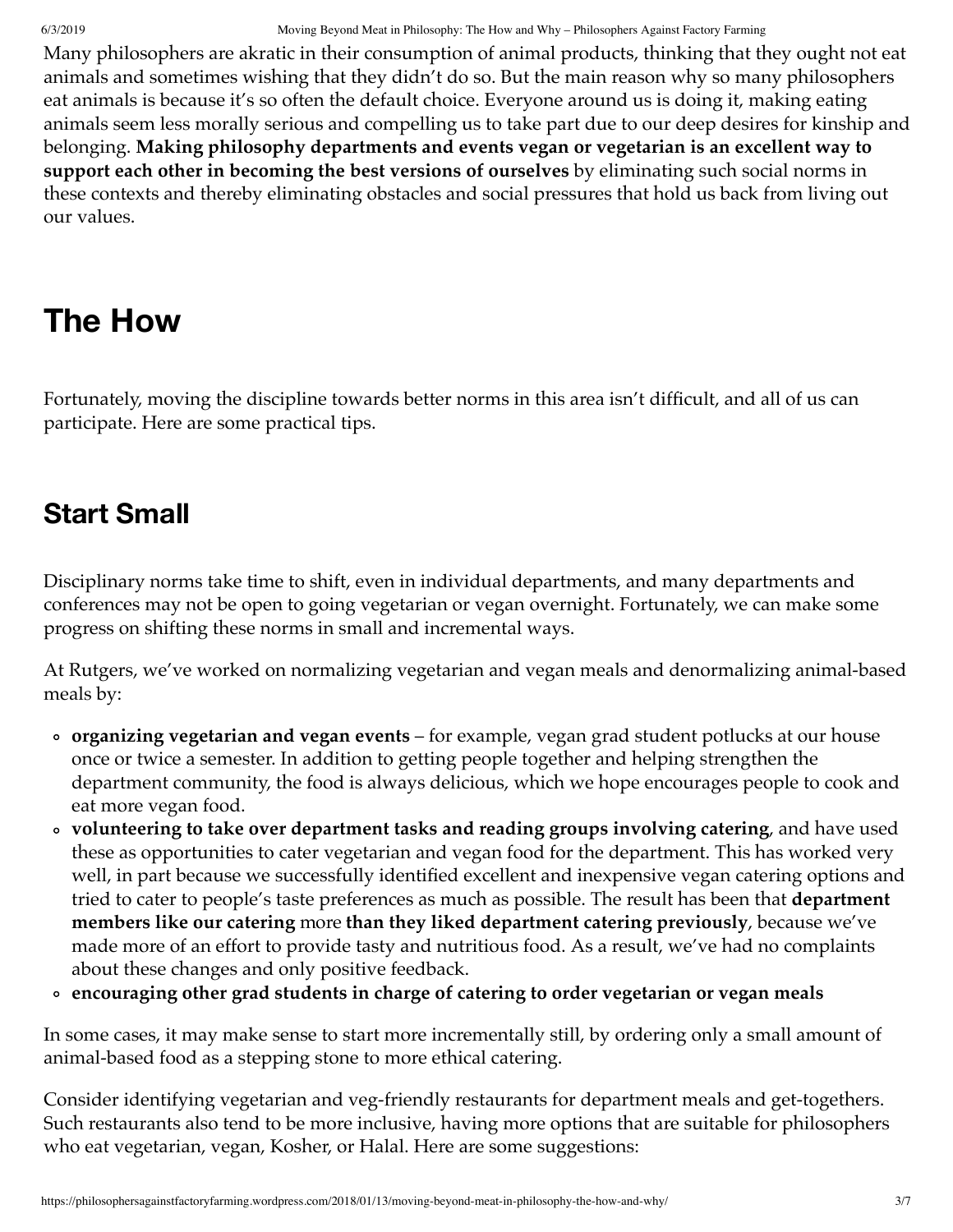- Local Mediterranean and Middle Eastern restaurants
- South Asian restaurants (Indian, Pakistani)
- Japanese, Chinese, Korean restaurants
- Ethiopian restaurants
- Vegetarian and vegan restaurants
- Veggie pizza
- Mexican, Tex-Mex, Chipotle burrito boxes and spreads
- Vegetarian sandwiches

### **Cover Everyone's Dietary Needs**

Be sure to order food that is accomodating to people who have dietary needs, for example because they are gluten-sensitive, have other food allergies, or who have eating disorders or face food anxiety around certain choices. With planning, going vegetarian or vegan shouldn't make this any harder than usual – in fact, restaurants who cater vegetarian or vegan food are often especially alert to other food restrictions.

Make sure that you consider gluten, nut, and soy-free options, as well as Kosher and Halal options, depending on department needs. In addition, ask about such situations up front and solicit feedback on food, including the option of giving private (and even anonymous) feedback over email.

Ensuring that everyone has enough of the right kind of food to eat is an issue of transitional justice: it is a moral requirement to do right by other humans and it is pragmatically important in gaining support for transitions to more just food practices.

### **Lobby Sympathetic Faculty**

Moving from small and incremental norm-shifting work to pushing for department- and event-wide policies, it can be highly valuable to have the support of faculty members who can go to bat for you in department meetings and beyond. If a faculty member is sympathetic to the move (perhaps they donated in the Philosophers Against Factory Farming fundraiser!) or are simply supportive of the interests of their grad students, try mentioning to them that it you and other department members are interested in trying to move the department towards vegetarian food policies.

### **Talk to Your Chair**

The department chair often has great influence over department food policy, and scheduling a meeting with them about department food may be the most efficient way to change department policy. They may change it immediately, may be resistant, or may seek wider input before changing policy, but a supportive chair should at least be open to discussing such changes, and it is therefore worth seeking a conversation. If you can get another faculty member to support you in this conversation, all the better! If that fails, or if preferred, you can: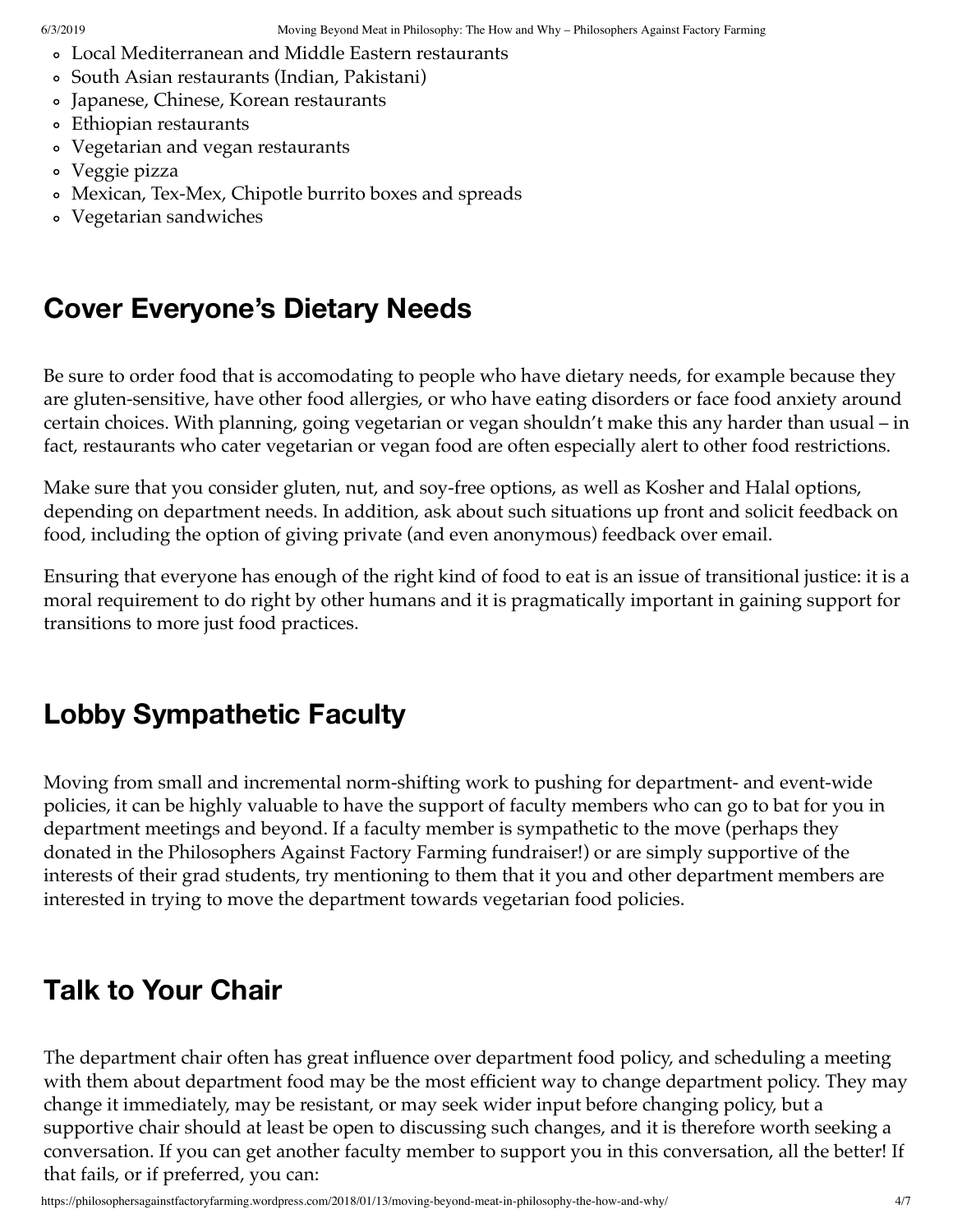### **Try a Vote**

We know that, frequently, department deliberations are not fair and democratic. Often times, the loudest and most outspoken department members hold the most sway, while introverted and socially marginalized department members have little say. Graduate students frequently have far less power than faculty members, even where decisions affect everyone equally. This can make it difficult to push for democratic change within departments and institutions.

Nonetheless, there are numerous advantages to democratic decision-making: it can be a powerful way to empower group members, build a sense of community and shared values, and yield more stable and persistent norms than would otherwise exist. So, in environments where thoughtful and democratic decision-making seems like a real possibility, pushing for such a vote can be an excellent way forward.

Thank you to everyone working in support of this discipline-wide endeavor. It is through all of your hard work that we will see ourselves into better and more just disciplinary norms and practices. And feel free to email us (at <u>tyler.john@rutgers.edu (mailto:tyler.john@rutgers.edu)</u> and carolina.flores@rutgers.edu (mailto:carolina.flores@rutgers.edu)) if you have any questions or suggestions!

#### **Endnotes**

[1] An informal recent poll on the Leiter Reports provides evidence of this

(http://leiterreports.typepad.com/blog/2017/12/reader-opinions-of-factory-farming.html (http://leiterreports.typepad.com/blog/2017/12/reader-opinions-of-factory-farming.html)); according to a survey conducted by survey company Ipsos Group in collaboration with Sentience Institute, half of ordinary Americans believe that factory farming is not only wrong but should be legally banned, and we should expect philosophers' attitudes to be less conservative

(https://www.sentienceinstitute.org/animal-farming-attitudes-survey-2017

(https://www.sentienceinstitute.org/animal-farming-attitudes-survey-2017)); moreover, a systematic review of the ethics literature from John Rossi and Samual Garner finds the following: "Many critiques of Industrial Farm Animal Production (IFAP) have been offered from common-morality, rights-based, utilitarian, virtue-based, feminist and sustainability perspectives, and correspondingly very few defenses of IFAP appear to have been made… What defenses of IFAP can be found are often vague, nonsystematic, and premised on highly problematic arguments… The preceding discussion demonstrates not only that IFAP is morally indefensible, but furthermore that this conclusion is significantly overdetermined. The conclusion that IFAP is morally indefensible can be reached via multiple lines of argument touching upon multiple areas of concern." Rossi, John and Samual A. Garner, "Industrial Farm Animal Production: A Comprehensive Moral Critique," Journal of Agricultural and Environmental Ethics 27 (3):479-522 (2014).

[2] E.g., Elizabeth Harman, "Morally Permissible Moral Mistakes," Ethics 126 (3): 366-393 (2014). The convergence of philosophers' views on these points is seriously striking. More philosophers agree that we have decisive practical reasons to avoid eating factory farmed meat than agree on the existence of the external world!

[3] https://www.crowdrise.com/PhilosophersAgainstFactoryFarming

(https://www.crowdrise.com/PhilosophersAgainstFactoryFarming)

[4] https://docs.google.com/spreadsheets/d/1iUpRFOPmAE5IO4hO4PyS4MP\_kHzkuM\_ soqAyVNQcJc/edit#gid=0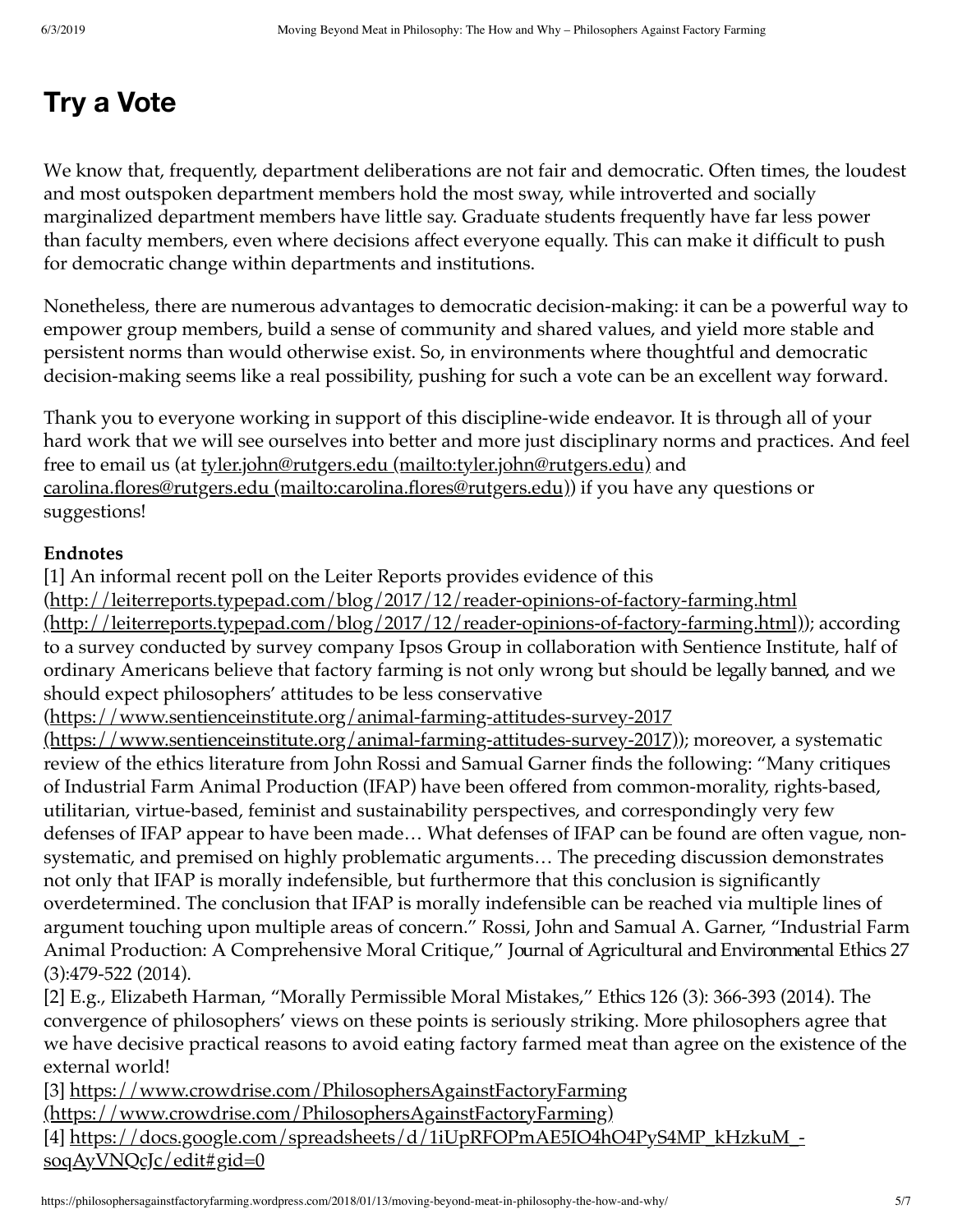6/3/2019 Moving Beyond Meat in Philosophy: The How and Why – Philosophers Against Factory Farming

(https://docs.google.com/spreadsheets/d/1iUpRFOPmAE5IO4hO4PyS4MP\_kHzkuM\_-

soqAyVNQcJc/edit#gid=0) (definition of factory farm includes Large CAFO and upper half of Medium CAFO: https://www3.epa.gov/npdes/pubs/sector\_table.pdf

 $(\text{https://www3.epa.gov/npdes/pubs/sector table.pdf}))$ 

[5] In one of the most striking of these investigations, advocacy group Direct Action Everywhere found that Diestel Turkey Ranch, which has received Whole Foods' highest rating for animal welfare, in fact operates a showcase farm which is heavily promoted in their marketing but does not raise any animals for sale – the farm is <u>"nothing more than a prop." (https://www.washingtonpost.com/news/morning-</u> mix/wp/2015/11/24/whole-foods-thanksgiving-turkeys-endure-horrific-conditions-at-calif-farmanimal-rights-activists-say/?utm\_term=.2cd5e2163b81) Meanwhile, the farms Diestel Ranch does use to raise and supply turkeys to Whole Foods are conventional factory farms, with Diestel Ranch's own records showing up to 7% of birds dying every week due to disease and neglect.

[6] https://www.scientificamerican.com/article/how-drug-resistant-bacteria-travel-from-the-farm-toyour-table/ (https://www.scientificamerican.com/article/how-drug-resistant-bacteria-travel-from-thefarm-to-your-table/); http://consumersunion.org/news/the-overuse-of-antibiotics-in-food-animalsthreatens-public-health-2/ (http://consumersunion.org/news/the-overuse-of-antibiotics-in-foodanimals-threatens-public-health-2/)

[7] ibid.

[8] Bastian, B., S. Loughnan, N. Haslam, and H. Radke. "Don't Mind Meat? The Denial of Mind to Animals Used For Human Consumption." Personality and Social Psychology Bulletin 38 (2012): 247- 256; Bratanova, B., S. Loughnan, and B. Bastian. "The Effect of Categorization as Food on the Perceived Moral Standing of Animals." Appetite 57 (2011): 193-196; Loughnan, S., N. Haslam, and B. Bastian. "The Role of Meat Consumption in the Denial of Moral Status and Mind to Meat Animals." Appetite 55 (2010): 156-159.

[9] Fischer, Bob, "An Epistemic Argument for Veganism" (unpublished).



**Gut Doctor "I Beg Americans To Throw Out This Vegetable Now"**

REPORT THIS AD

## Published by philosophersagainstfactoryfarming



View all posts by philosophersagainstfactoryfarming